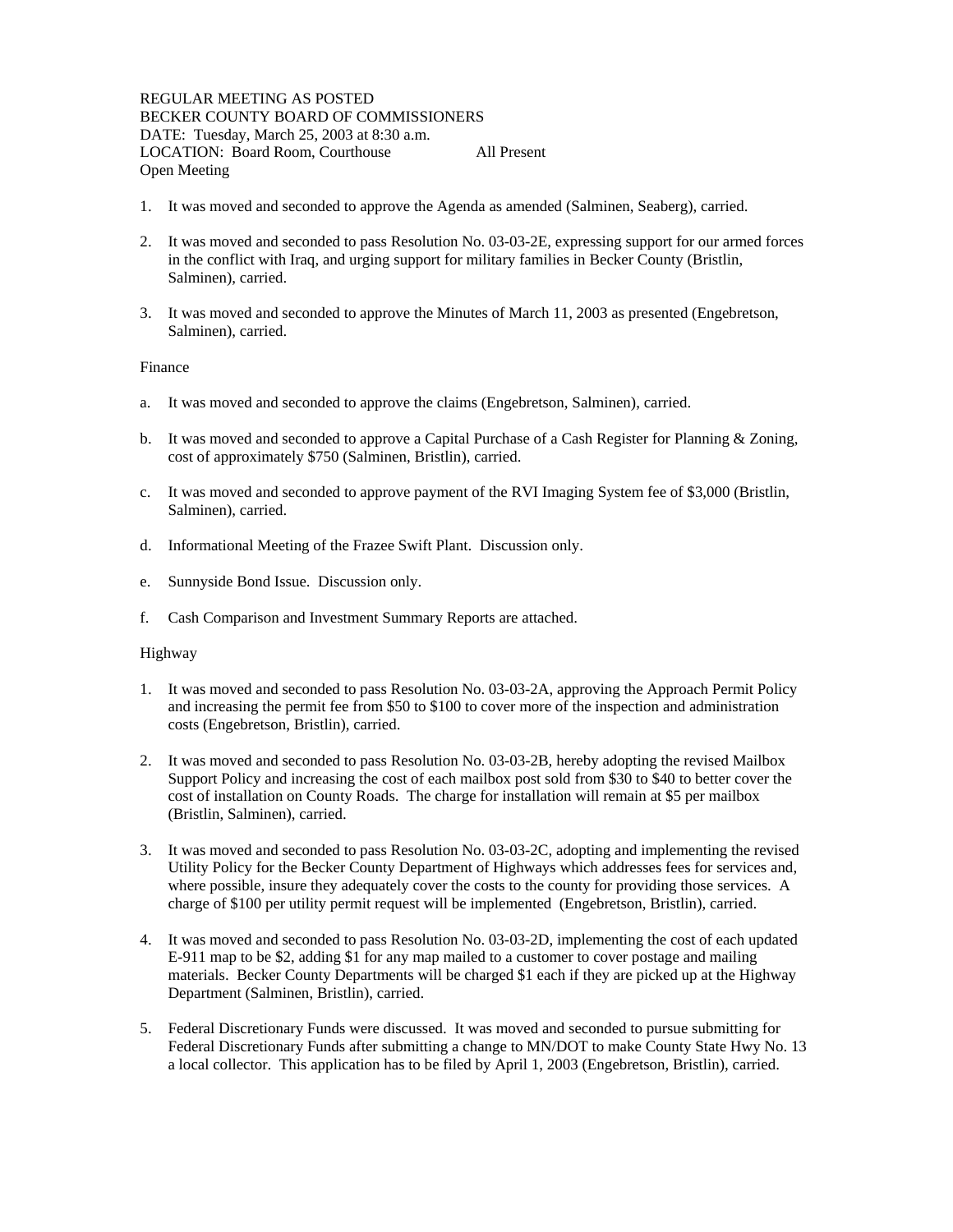- 6. It was moved and seconded to pass Resolution No. 03-03-2F, awarding the contract for roadside mowing to Projects Unlimited from Ponsford, MN., low bidder at \$58 per mile (Engebretson, Salminen), carried.
- 7. It was moved and seconded to pass Resolution No. 03-03-2G, awarding the bid for Calcium Chloride Dust Control to Univar, low bidder at .745 per gallon (Salminen, Bristlin), carried.
- 8. It was moved and seconded to pass Resolution No. 03-03-2H, approving a Limited Use Permit with MN/DOT for the Dunton Locks Bike Trail Project (Engebretson, Salminen), carried.
- 9. It was moved and seconded to pass Resolution No. 03-03-2I, Project Acceptance of Project No. SAP 03-607-16, Strom Construction of Brandon, MN. and authorize final payment be prepared by the County Engineer (Bristlin, Salminen), carried.

## Auditor

- 1. Public Hearing Opened at 9:30 a.m. Hearing was held by the Becker County Board of Commissioners for the purpose of hearing public comments concerning an Off/Sale Intoxicating Liquor License for John P. Johnson, dba. Richwood Store, 27625 County Hwy 21, Richwood, MN 56577. Comments were heard against and for the request. The Public Hearing was Closed at 9:50 a.m. It was moved and seconded to approve the Off/Sale Intoxicating Liquor License for John P. Johnson, dba. Richwood Store (Bristlin, Salminen), carried.
- 2. Licenses & Permits Approval:
	- a. New On/Off Sale 3.2 Beer License. James S. Chelmo, Strawberry Lake Store, Sugar Bush Twp. (Engebretson, Salminen), carried.
	- b. Temporary 6-Month Tobacco License Renewal. Richard D. Opp, Meadow Lake Campground, Lake View Twp. (Salminen, Bristlin), carried.
	- c. Tubing Business License Renewals. James & Cathleen Pihlaja, Charlies Otter Tail Tubing, Erie Twp.; Eddie H. Enger, Ed's River Run, Erie Twp. (Engebretson, Salminen), carried.
	- d. On/Sale, includes Sunday sales, Intoxicating Liquor License Renewals. Richard M. Lynch, Hotel Shoreham, Inc., Lake View Twp.; Gerald L. Hanson, Charlies Bar & Supper Club, Height of Land Twp.; Randal W. Johnson, Randy's Lake Eunice, Lake Eunice Twp.; Patricia J. Maloney, The Pub, Cormorant Twp.; Wayne M. Crawford, Sunlite Bar & Grill, Detroit Twp., Wayne N. Jacobson, Pit 611, Inc., Lake Eunice Twp. (Engebretson, Bristlin), carried.
	- e. Combination On/Off Sale Intoxicating Liquor License Renewals (includes Sunday On/Sale): Lance P. Highman, Northern Inn, Toad Lake Twp.; Joy M. McNamara, County 17 Club, Lake View Twp. (Salminen, Bristlin), carried.
	- f. Off/Sale Intoxicating Liquor License Renewals: Gary D Hesteness (Otis, Inc.), Cormorant Bottle Shop, Cormorant Twp.; Marvin E. Erdmann, The Boondocks (formerly the Flyway, Height of Land Twp. (Engebretson, Salminen), carried.
	- g. Wine (On/Sale only) and Strong Beer License Renewals: Fred W. Brower, cedar Crest Resort, Maple Grove Twp. (Salminen, Bristlin), carried.
	- h. On/Off Sale 3.2 Beer License Renewals: Roy Z. Chounard, Snellman Store, Wolf Lake Twp.; Fred W. Brower, Cedar Crest Resort, Maple Grove Twp.; Robert W. Miller, Frazee Golf Course, Burlington Twp.; Kathleen S. Chase, Shell Lake Resort & Campground, Shell Lake Twp.; Richard Lesage, Ice Cracking Lodge, Round Lake Twp.; Wayne M. Crawford, Sunlite Bar & Grill, Detroit Twp.; David L. Buelow, Jolly Fisherman Resort, Round Lake Twp.; Allen J. Chirpich, the Hideaway Resort, Shell Lake Twp.; Richard J. Bartelt, Four Corners, Erie Twp.; Timothy J. Eischens, Two Inlets Country Store, Two Inlets Twp.; Roger L. Nelson, Elbow Lake Store & Bar, Round Lake Twp.; Donna M. Sindt, Pike Lake Resort, Round Lake Twp.; Randy A Blanford, Tamarac Resort & Campground, Sugar Bush Twp. (Salminen, Bristlin), carried.
	- i. On/Sale 3.2 Beer License Renewal: Jack E. Wagenman, Cormorant Lakes Sportsman's Club, Lake Eunice Twp. (Engebretson, Bristlin), carried.
	- j. Off/Sale 3.2 Beer License Renewals: Bill D. Christlieb, Osage Country Market, Osage Twp.; Marvin E. Erdmann, The Boondocks, Height of Land Twp.; Gerald L. Hanson, Charlies Bar, Height of Land Twp.; Randal W. Johnson, Randy's Lake Eunice, Lake Eunice Twp.; Wayne N.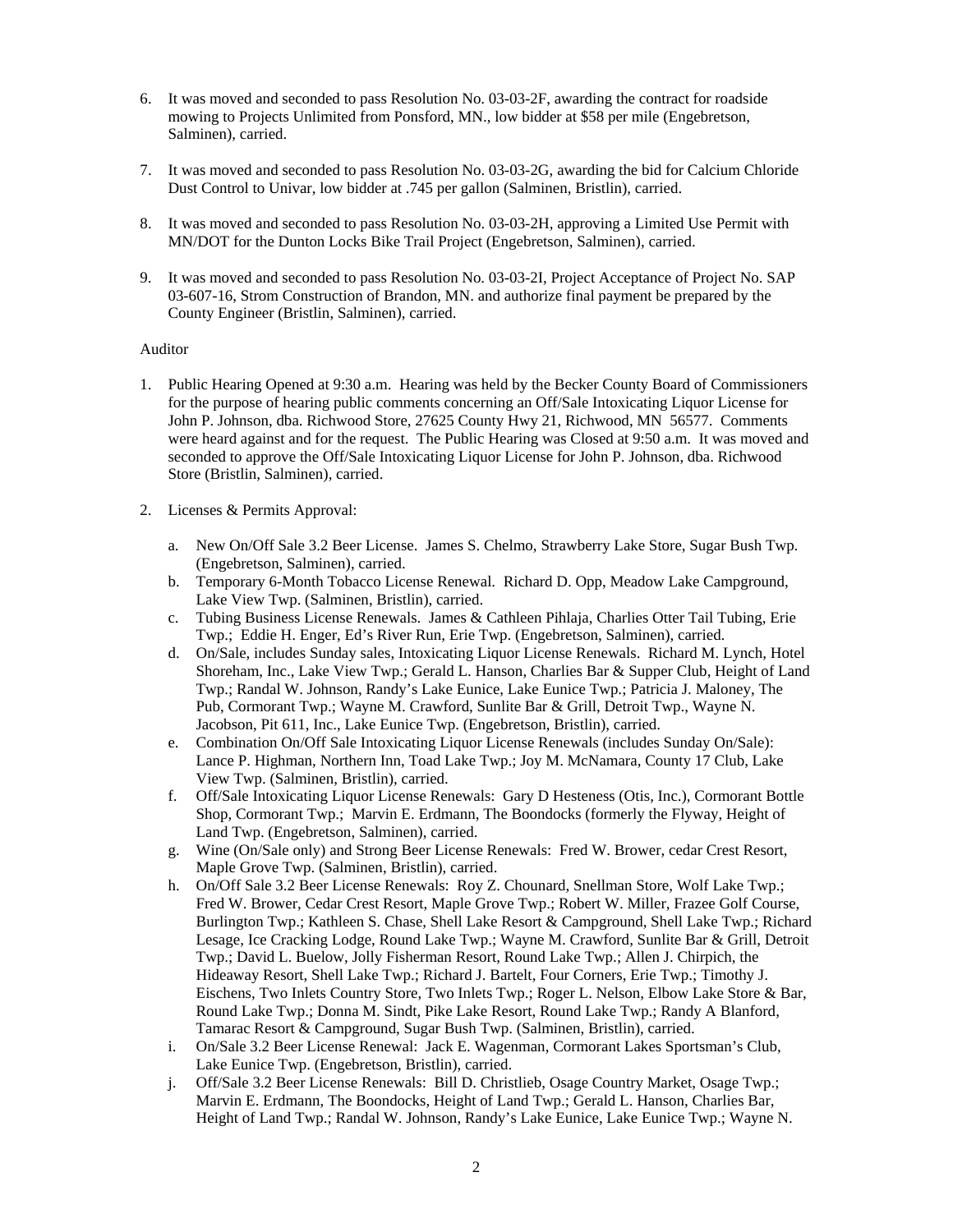Jacobson, Pitt 611, Inc., Lake Eunice Twp.; Richard B. Sherbrooke, Lake Center Store, Lake Eunice Twp.; John P. Johnson, Richwood Store, Richwood Twp.; Shirley A. Kalberer, County 6 Amoco & Bait, Lake View Twp.; Richard B. Sherbrooke, Cormorant Store, Cormorant Twp.; Lance P. Highman, Northern Inn, Toad Lake Twp. (Salminen, Bristlin), carried.

k. It was moved and seconded to approve Charitable Gambling Permits for TIP, Inc. for operation at Forrest Hills Golf Bar & Grill 19th Hole and Steve & Tommy's Toad Lake Store (Salminen, Engebretson), carried.

## Detroit Lakes Airport

- 1. Duane Wething presented a 5-Year Comprehensive Plan and the Airport Commission Report to the Board.
- 2. It was moved and seconded to approve Harry Salminen's attendance at the Airport Conference (Engebretson, Bristlin), carried.

# Pelican River Watershed

Tera Guetter, Administrator, presented the Pelican River Watershed Annual Summary Report to the Board. It was moved and seconded to accept the report (Engebretson, Bristlin), carried.

### Wild Rice Watershed Presentation

Warren Sekora and Jerry Bennett presented the Wild Rice Watershed Annual Report. It was moved and seconded to accept the report (Salminen, Engebretson), carried.

### Commissioners

- 1. Reports & Correspondence:
	- a. MN. Dept. of Health Meeting, Commissioner Seaberg.
	- b. Lakeland Mental Health, Commissioner Salminen
- 2. Appointments None at this time.
- 3. A plaque recognizing years of service to Lakeland Mental Health was presented to Vern Seal by the Board Chair.
- 4. Human Resources. Closed Session at 11:47 a.m. Personnel Grievance Open Session at 11:55 a.m.
	- a. It was moved and seconded to approve the recommendation of the Human Resources Director and authorize the Chair or County Administrator's signature (Bristlin, Seaberg), carried.
- 5. It was moved and seconded to have the Board sign the Conflict of Interest Policy (Engebretson, Salminen), carried.
- 6. It was moved and seconded to send a letter of congratulations to Bob and Janice Sonnenberg for being chosen as Lake Agassiz Farmer and Homemaker of the Year (Bristlin, Seaberg), carried.
- 7. It was moved and seconded to authorize Brian Berg, County Administrator, to supervise performance appraisals for the Board (Bristlin, Salminen), carried.
- 8. It was approved by Consensus to have the County Administrator research the Step System.
- 9. It was moved and seconded to approve a Board of Commissioners/Department Head Meeting on April 15, 2003 at the Graystone Building from 10:00 a.m. to 2:00 p.m. (Engebretson, Seaberg), carried.